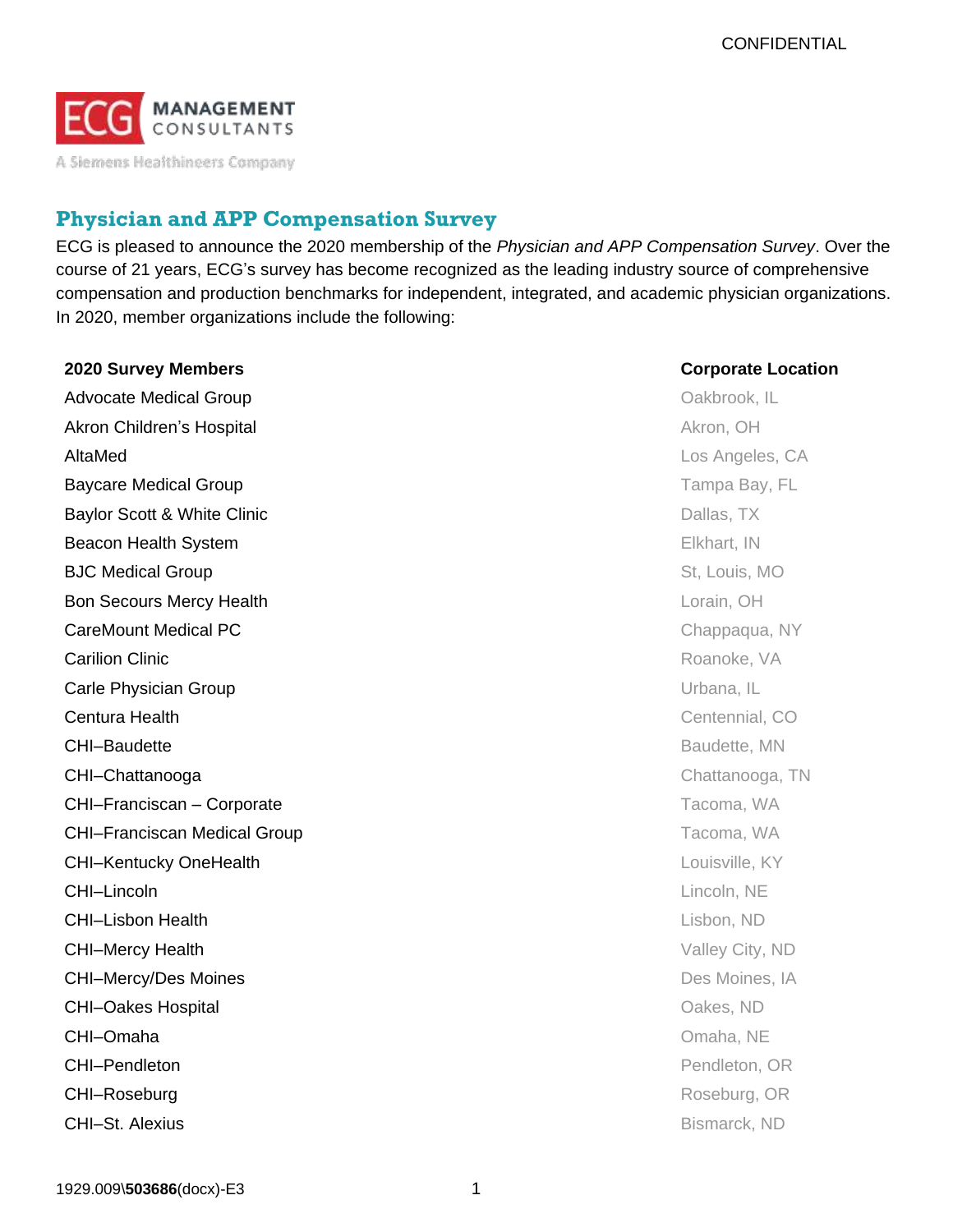### **CONFIDENTIAL**

# **2020 Survey Members Corporate Location** CHI–St. Francis Health Breckenridge, MN **CHI–St. Joseph Bryan, TX CHI–St. Vincent** Little Rock, AR CHI–Trinity/Steubenville Steubenville Steubenville, OH **CHI–Unity Family Healthcare** Little Falls, MN **Children's Healthcare of Atlanta Atlanta Atlanta Atlanta, GA Children's Hospital Los Angeles Medical Group Los Angeles, CA Los Angeles, CA** Children's Hospitals and Clinics of Minnesota **Minneapolis**, MN Children's Medical Group Inc. and Children's Surgical Specialty Group Inc./ CHKD Norfolk, VA Children's Specialty Physicians/Children's Hospital & Medical Center Omaha Omaha, NE **CHOC Children's Specialists CHOC Children's Specialists CHOC Children's Specialists CHOC CHOC CA Columbus Community Hospital Columbus, NE** Columbus Regional Health Physicians **Columbus Regional Health Physicians** Columbus, IN **Connecticut Children's Specialty Group, Inc.** The Connecticut Children's Specialty Group, Inc. The Connecticut CT **Cook Children's Specialty Healthcare Fort Worth, TX Fort Worth, TX** Dignity – Mercy Radiology Group Sacramento, CA Dignity Health Medical Group–Arizona **Phoenix, AZ** Phoenix, AZ Dignity Health Medical Group – FPMG **San Francisco, CA** San Francisco, CA Dignity Health Medical Group – Nevada **Las Vegas, NV** Las Vegas, NV Dignity Health Medical Group – Santa Cruz Santa Cruz, CA Dignity Health Medical Group–Woodland Woodland Woodland, CA **Dreyer Medical Clinic Community Community Community Community Community Community Community Community Community** Edward Hospital & Health Services **Naperville, IL** Annual Services Naperville, IL **Emory University Contract Contract Contract Contract Contract Contract Contract Contract Contract Contract Contract Contract Contract Contract Contract Contract Contract Contract Contract Contract Contract Contract Cont Epic Care** Anitoch, CA **Evergreen Medical Group Community Community Community Community Community Community Community Community Community Community Community Community Community Community Community Community Community Community Community Communi Genesis Healthcare System Community Community Community Community Community Community Community Community Community** Gillette Children's Specialty Healthcare St. Paul, MN Grand Lake Physician Practices **St. Marys, OH** St. Marys, OH Great Plains Health North Platte, NE HealthPartners–Health Partners Medical Group Bloomington, MN HealthPartners-Park Nicollet Medical Group **Minneapolis**, MN **Hutchinson Clinic Hutchinson, KS**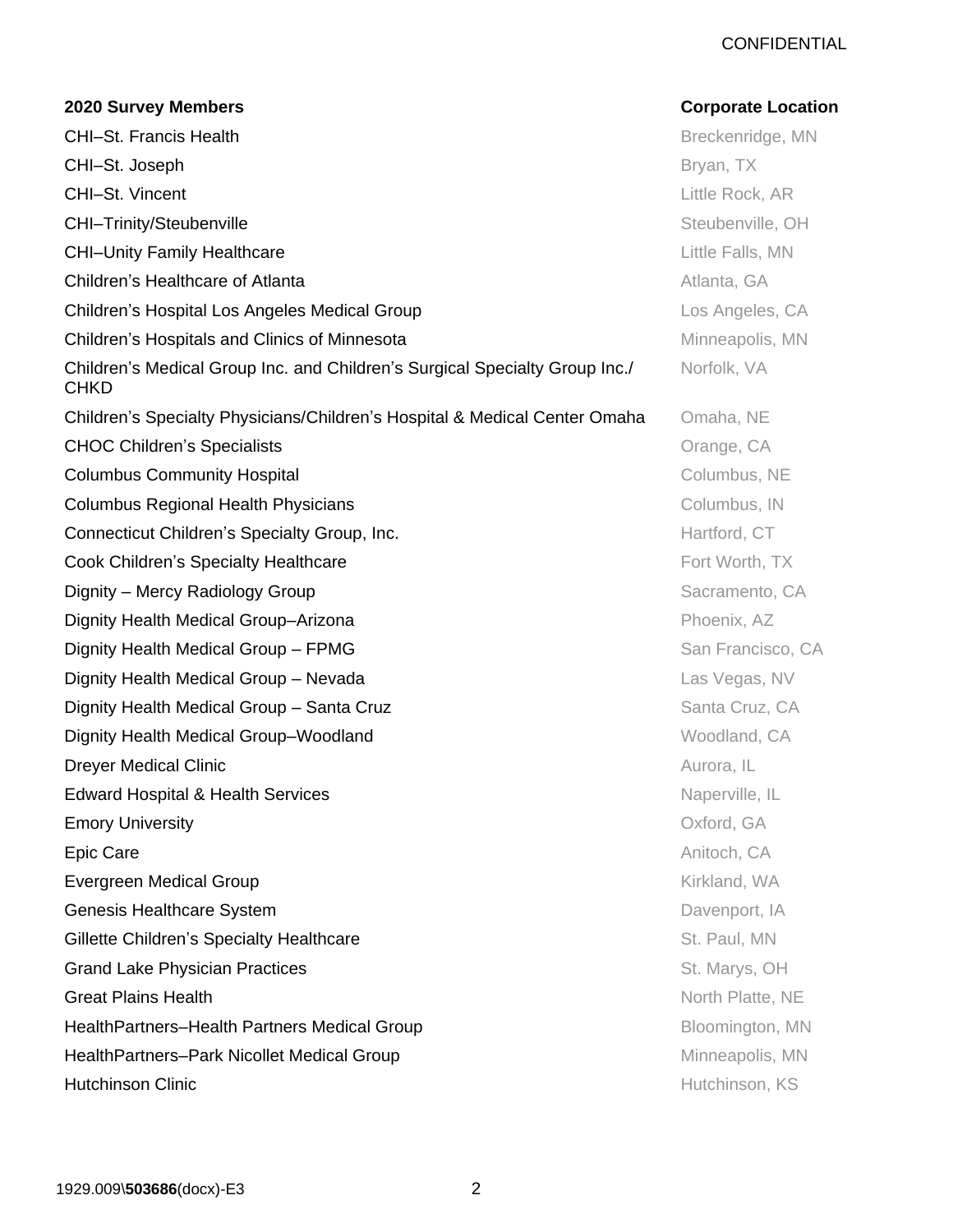### **CONFIDENTIAL**

#### **2020 Survey Members Corporate Location**

**Island Hospital Anacortes, WA Anacortes, WA Anacortes, WA Anacortes, WA Anacortes, WA Anacortes, WA Anacortes, WA Anacortes, WA Anacortes, WA Anacortes, WA Anacortes, WA Anacortes, WA Anacortes, WA Anacortes, WA Anacortes Jefferson Healthcare Properties and American Control Townsend, WA American Control Townsend, WA Johns Hopkins All Children's Hospital St. Petersburg, FL All All Children's Hospital St. Petersburg, FL All Al** Le Bonheur Children's Hospital Memphis, TN **Legacy Health** Portland, OR Madonna Rehabilitation Hospitals Lincoln, NE **Maine Medical Center/Maine Medical Partners** Maint Character Medical Partners Scarborough, ME **Mankato Clinic** Mankato, MN Medical University of South Carolina Charleston, SC Charleston, SC **MemorialCare Medical Group Care According to the CATE CATE According To The CATE CATE According To The CATE According To The CATE According To The CATE According To The CATE According To The CATE According To The CATE Acc** Mercy Health – Trinity Health Grand Rapids, MI and Rapids, MI and Rapids, MI and Rapids, MI MultiCare Health System Tacoma, WA Nebraska Medicine Omaha, NE Nemours North Wilmington, DE **Nemours South International Access of the Contract of Contract Access of Access of Access of Access of Access of Access of Access of Access of Access of Access of Access of Access of Access of Access of Access of Access o** North Mississippi Clinics Inc. The Contract of the Contract of Tupelo, MS Tupelo, MS **NorthShore Medical Group Evanston, IL NorthShore Medical Group Northwest Permanente PC** Portland, OR **Novant Health** Charlotte, NC **OhioHealth Physician Group–Athens Athens Athens, OH** Athens, OH **OhioHealth Physician Group–Central Ohio** Columbus, OH Columbus, OH **OhioHealth Physician Group–Mansfield and Shelby Mansfield and Shelby, OH OhioHealth Physician Group–Marion Marion Marion, OH** Marion, OH Our Lady of the Lake Physician Group Baton Rouge, LA **Overlake Medical Clinics LLC** Bellevue, WA Packard Children's Health Alliance **Menlo Park, CA Palo Alto Medical Foundation Mountain View, CA Parkview Health Fort Wayne, IN** Providence Medical Group–Oregon **Providence Medical Group–Oregon** Portland, OR Providence Medical Group–Spokane Spokane Spokane, WA **Quincy Medical Group Community Community Community Community Community Community Community Community Community Rutgers Cancer Institute of New Jersey New Brunswick, NJ New Brunswick, NJ** Rutgers New Jersey Medical School Newark, NJ Rutgers Robert Wood Johnson Medical School New Brunswick, NJ **Rutgers University Behavioral Health Care Property Australian Property Piscataway, NJ**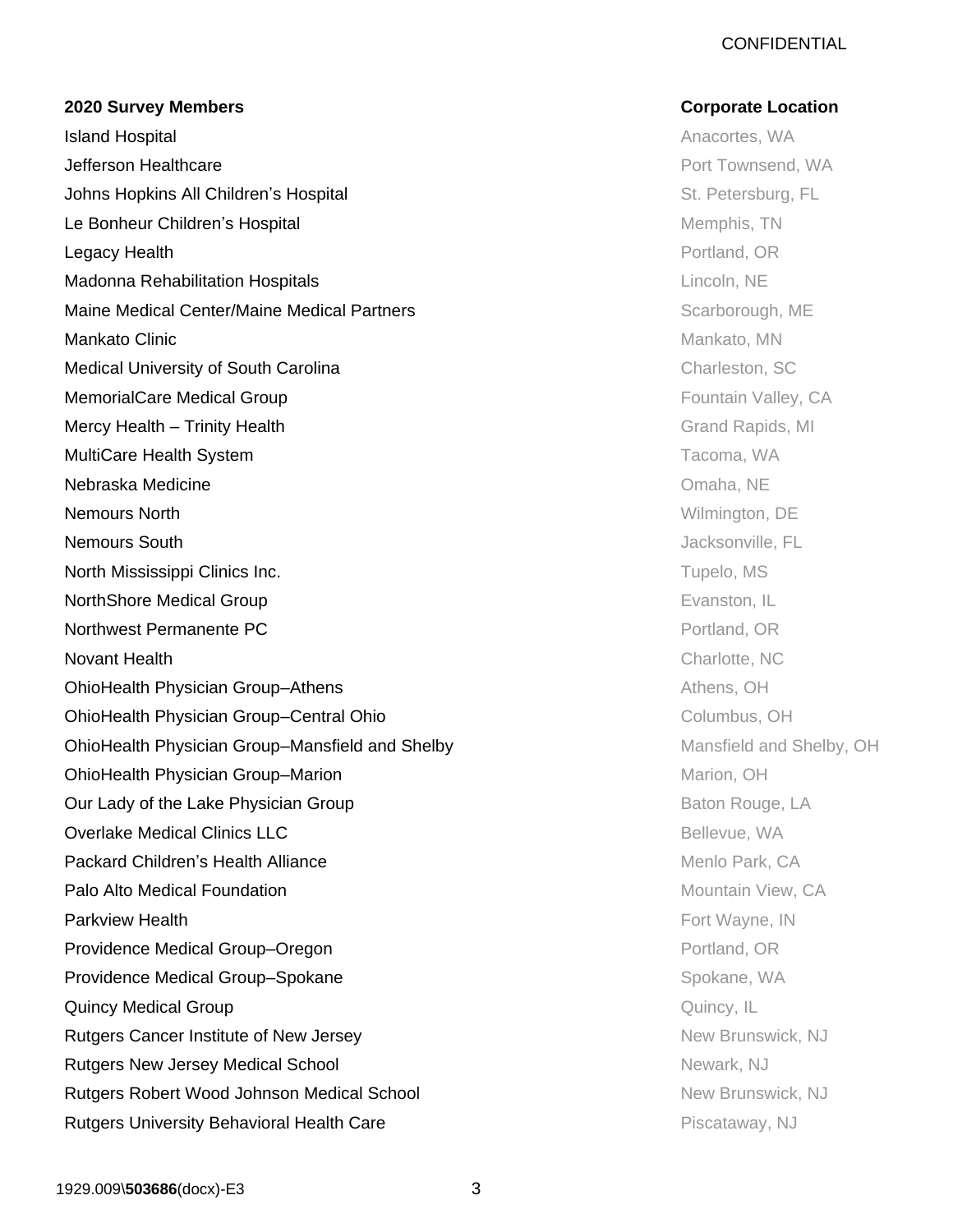### **CONFIDENTIAL**

#### **2020 Survey Members Corporate Location**

Scripps Coastal Medical Center San Diego, CA Seattle Cancer Care Alliance **Seattle, WA Seattle, WA Seattle, WA Seattle, WA Seton Healthcare Family Austin, TX** Austin, TX SSM Health–Dean Medical Group Madison, WI Nadison, WI Nadison, WI SSM Health–Monroe Clinic Hospital Monroe, WI SSM Health–Mid-Missouri **SSM Health–Mid-Missouri** Jefferson City, MO SSM Health–Oklahoma **City, Oklahoma** City, Oklahoma City, Oklahoma City, Oklahoma City, Oklahoma City, Oklahoma City, Oklahoma City, Oklahoma City, Oklahoma City, Oklahoma City, Oklahoma City, Oklahoma City, Oklahoma City, SSM Health–Southern Illinois Music Communication of the Mt. Vernon, IL SSM Health–St. Louis **SSM Health St. Louis** St. Louis, MO **Stanford University School of Medicine Stanford, CA Stanford, CA Stanford, CA Stanford, CA** Straub Clinic & Hospital **Honolulu, HI** Annual Honolulu, HI Annual Honolulu, HI Annual Honolulu, HI The Iowa Clinic PC **The Iowa Clinic PC CONSTRANTIAL CONSTRANTIAL CONSTRANTIAL CONSTRANTIAL CONSTRANTIAL CONSTRANTIAL CONSTRANTIAL CONSTRANTIAL CONSTRANTIAL CONSTRANTIAL CONSTRANTIAL CONSTRANTIAL CONSTRANTIAL CONSTRANTIAL The University of Kansas Health System Statem Accord Control Control Control City, KS** Texas Health Arlington, TX UCLA Health Los Angeles, CA UCSF Benioff Children's Physicians **Emeryville, CA** UnitedHealth Group–AHN **Indianapolis, IN** UnitedHealth Group–Monarch HealthCare **Internal and Accord Traveller** Irvine, CA UnitedHealth Group–OptumCare Medical Group Irvine, CA UnitedHealth Group–ProHealth Physicians **Farmington, CT** Farmington, CT UnitedHealth Group–Reliant Medical Group Auburn, MA UnitedHealth Group–The Everett Clinic **Exercise Control Control Control Control Control Control Control Control Control Control Control Control Control Control Control Control Control Control Control Control Control Contro** UnitedHealth Group–The Polyclinic Seattle, WA UnitedHealth Group–USMD Health System Irving, TX University of Cincinnati Cincinnati Cincinnati, OH University of Oklahoma College of Medicine **College Accord Containers** Oklahoma City, OK University of Rochester Medical Center **Rochester, NY Rochester, NY** University of Vermont Medical Group **Burlington**, VT **Burlington**, VT UT Le Bonheur Pediatric Specialists Inc. **Memphis, TN** Memphis, TN UW Medical Foundation **Middleton**, WI **UW Neighborhood Clinics Seattle, WA Seattle, WA Seattle, WA Seattle, WA Seattle, WA Seattle, WA Seattle, WA Seattle, WA Seattle, WA Seattle, WA Seattle, WA Seattle, WA Seattle, WA Seattle, WA Seattle, WA Seattle, WA Sea** Valley Children's Specialty Medical Group Central California Inc. Madera, CA Valley County Health System **Valley County Health System Control** Valley Medical Center **Renton, WA Calley Medical Center** Renton, WA Walla Walla Clinic Walla Walla, WA